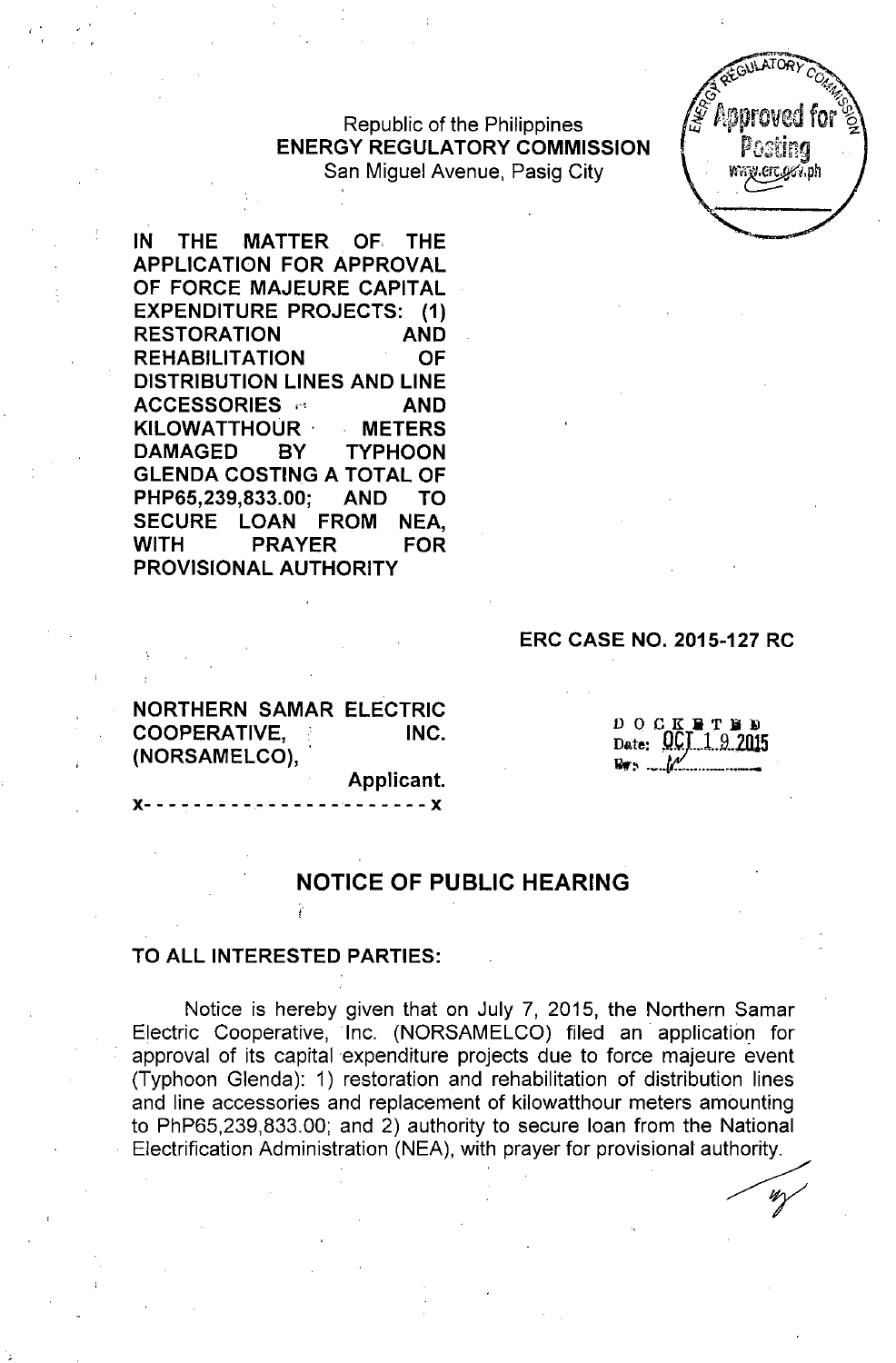## ERC CASE NO. 2015-127 RC Notice of Public Hearing/October 6, 2015 Page 2 of 5

In the said application, NORSAMELCO alleged, among others, the following:

- 1. It is an electric cooperative existing pursuant to Presidential Decree No. 269 (P.O. 269), as amended by P.O. 1645 located at Brgy. Magsaysay, Bobon Norther Samar;
- 2. It holds a 50-year franchise issued by the National Electrification Commission (NEC) to operate an electric light and power distribution service in certain municipalities in the Province of Northern Samar, namely: San Isidro, Victoria, Allen, Lavezares, Rosario, San Jose, Bobon, Lope de Vega, Mondragon, Catarman, San Vicente, Capul, San Antonio, Biri, San Roque, Pambujan, Silvino Lobos, Laoang, Catubig, Las Navas, Palapag, Mapanas, Gamay and Lapinig;
- 3. Pursuant to Section 3.3, Article III of the Commission's Resolution No. 26, Series of 2009, and other pertinent rules and regulations, the application was filed for the approval of the following force majeure capital project: (1) restoration and rehabilitation of distribution lines and line accessories, and replacement of kilowatthour meters damaged by Typhoon Glenda on July 15, 2014 amounting to PhP65,239,833.00; and (2) authority to secure loans from NEA;
- 4. After the typhoon, it immediately commenced the restoration of the damaged distribution lines and line accessories including the kilowatthour meters;
- 5. The following information were submitted in support of the application:
	- I. Restoration and Rehabilitation of Distribution Lines and Line accessories and replacement of kilowatthour meters damaged by Typhoon Glenda amounting to PhP65,239,833.00
		- a) Project Title Restoration and Rehabilitation of Distribution Lines and line accessories and replacement of damaged kilowatthour meters;
		- b) Project Description Recovery of expenses for the restoration and rehabilitation of distribution lines, line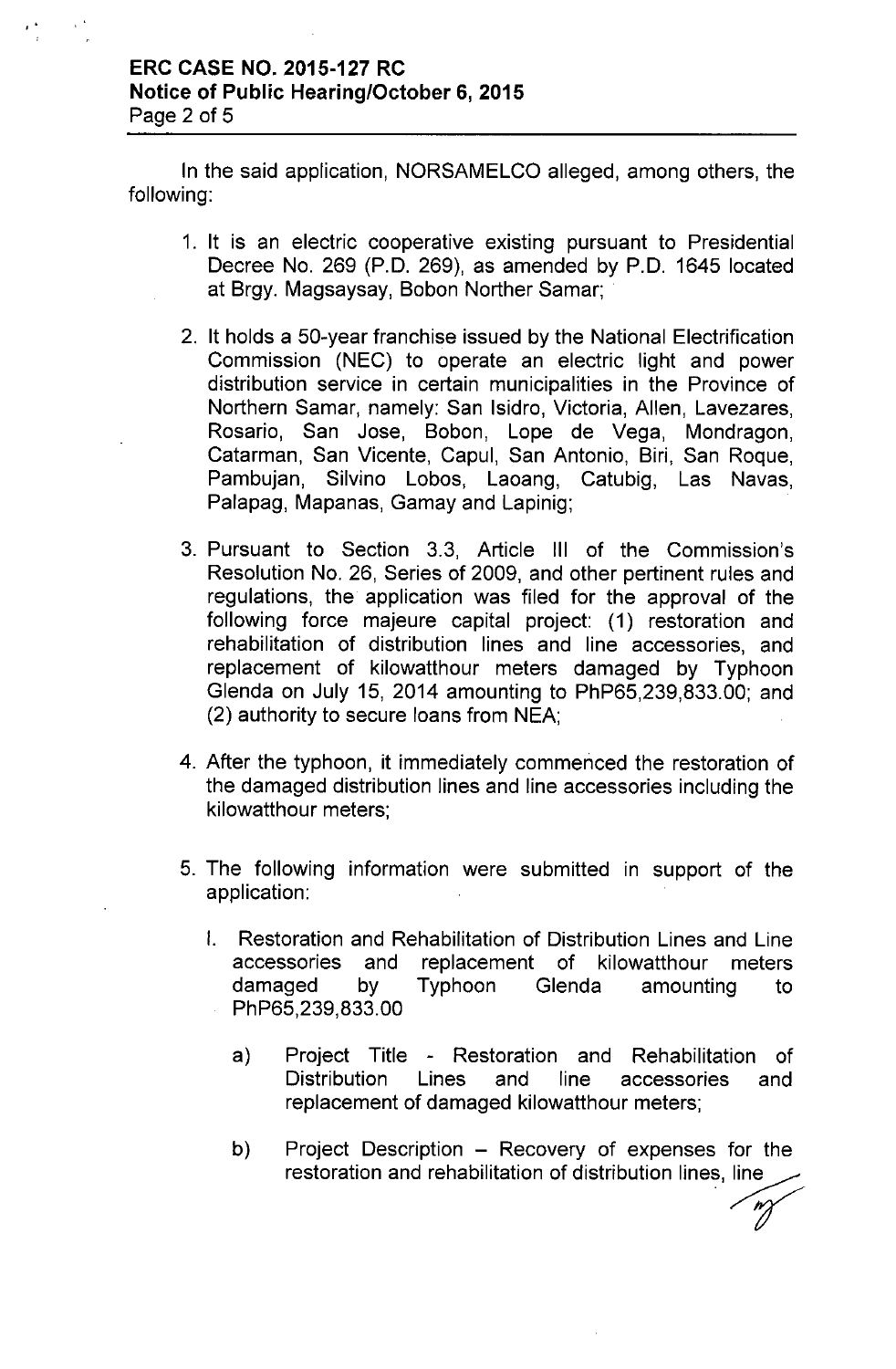accessories and the replacement of damaged kilowatthour meters;

- c) Schedule and Cost Estimates PhP65,239,833.00;
- d) Technical Evaluation of Alternative Solutions; and
- e) Difficulties and problems met.
- II. Authority to secure loan from NEA Releases of all loans for the two (2) projects: the restoration and rehabilitation of lines and replacement of kilowatthour meters and repairs of the substations.
	- a) Typhoon Glenda Amortization Schedule for ten (10) years from September 2015 to September 2025;
- 6. It requested NEA to release the funds to purchase the materials and equipment for the restoration and rehabilitation of the damaged distribution lines;
- 7. The estimated total cost of the project is Sixty-Five Million Two Hundred Thirty-Nine Thousand Eight Hundred Thirty-Three Pesos (PhP65,239,833.00);
- 8. It also submitted the following documents in support of the application:
	- a) Budget request to NEA;
	- b) Assembly Unit;
	- c) Bill of Materials and cost estimate;
	- d) Typhoon damage report;
	- e) Photographs of damaged lines;
	- f) NEA disbursement voucher amounting to PhP29, 168.450.10;
	- g) NEA disbursement voucher amounting to PhP23,334,763.08;
	- h) NEA schedule of amortization amounting to PhP36,888.995.00; and
	- i) NEA schedule of amortization amounting to PhP28,350.838.00;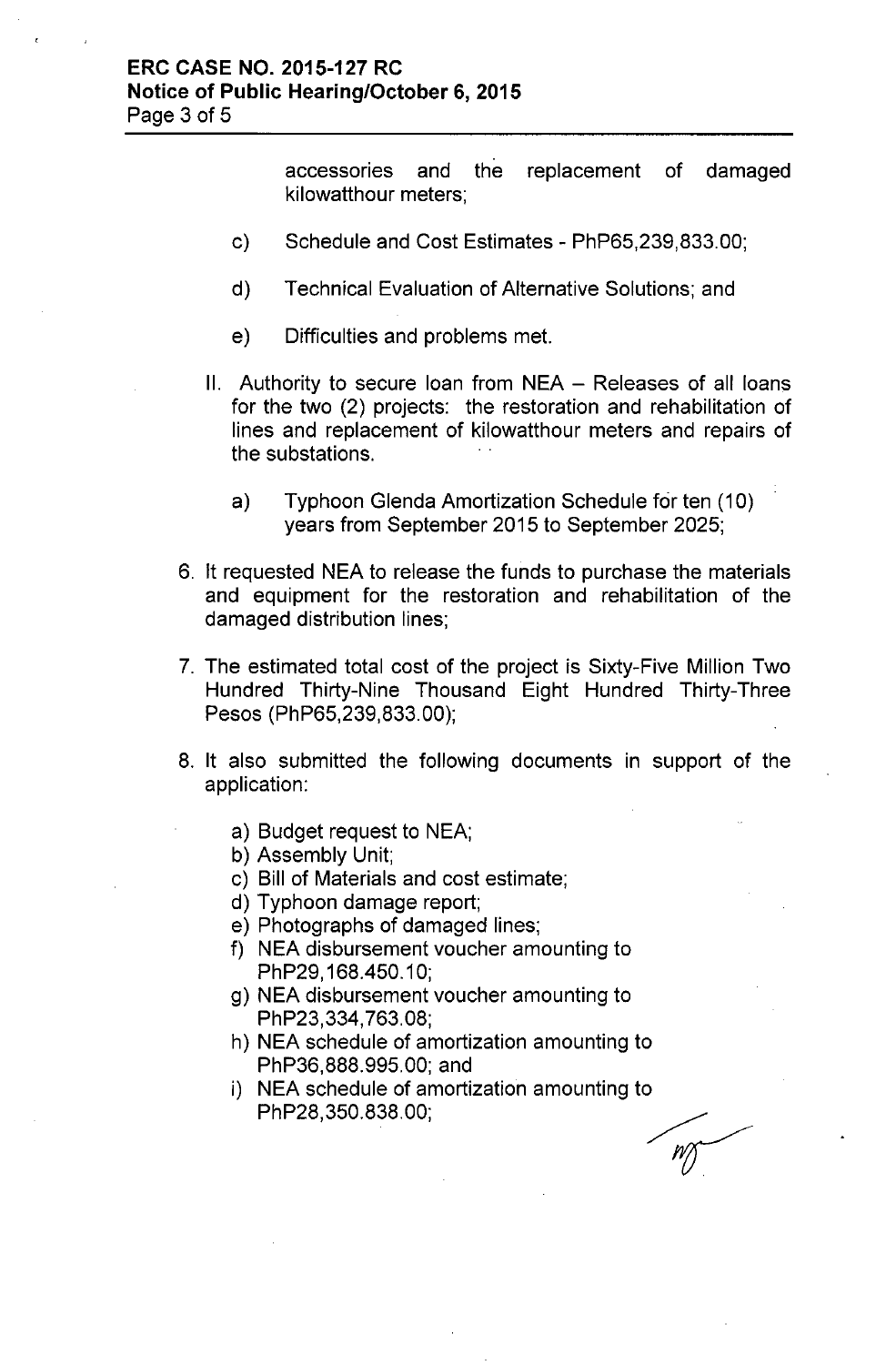- 9. The total calamity loan of PhP65,239,833.00 shall have an indicative rate impact to its consumers derived from the total project cost;
- 10. The implementation of the project will ensure power restoration in its entire coverage area and delivery of more reliable and efficient service to its consumers. It is also intended to restore the safety and protection of its entire distribution system;
- 11. The approval of the capital expenditure projects due to force majeure (Typhoon Glenda) is needed to maintain efficient, reliable and safety delivery of power to its existing and future consumers, and will redound to the benefit of the consuming public; and
- 12. It prays that the Commission:
	- a. Issue, immediately upon filing of the application, a provisional authority for the approval of the following force majeure capital projects:
		- 1) Restoration and rehabilitation of distribution lines and line accessories and replacement kilowatthour meters damaged by Typhoon Glenda amounting to PhP65,239,833.00; and
		- 2) Approval of the loan amortization secured from NEA for the expenses incurred in the two (2) force majeure capital projects; and
	- b. Approve and allow the recovery of the costs of the project.

The Commission has set the application for jurisdictional hearing, expository presentation, pre-trial conference and evidentiary hearing on November 26, 2015 (Thursday) at two o'clock in the afternoon (2:00 P.M.) at the NORSAMELCO's Main Office, Barangay Magsaysay, Bobon, Northern Samar.

All persons who have an interest in the subject matter of the proceeding may become a party by filing, at least five (5) days prior to the initial hearing and subject to the requirements in the ERC's Rules of Practice and Procedure, a verified petition with the Commission giving the docket number and title of the proceeding and stating: (1) the petitioner's name and address; (2) the nature of petitioner's interest in<br> *m*